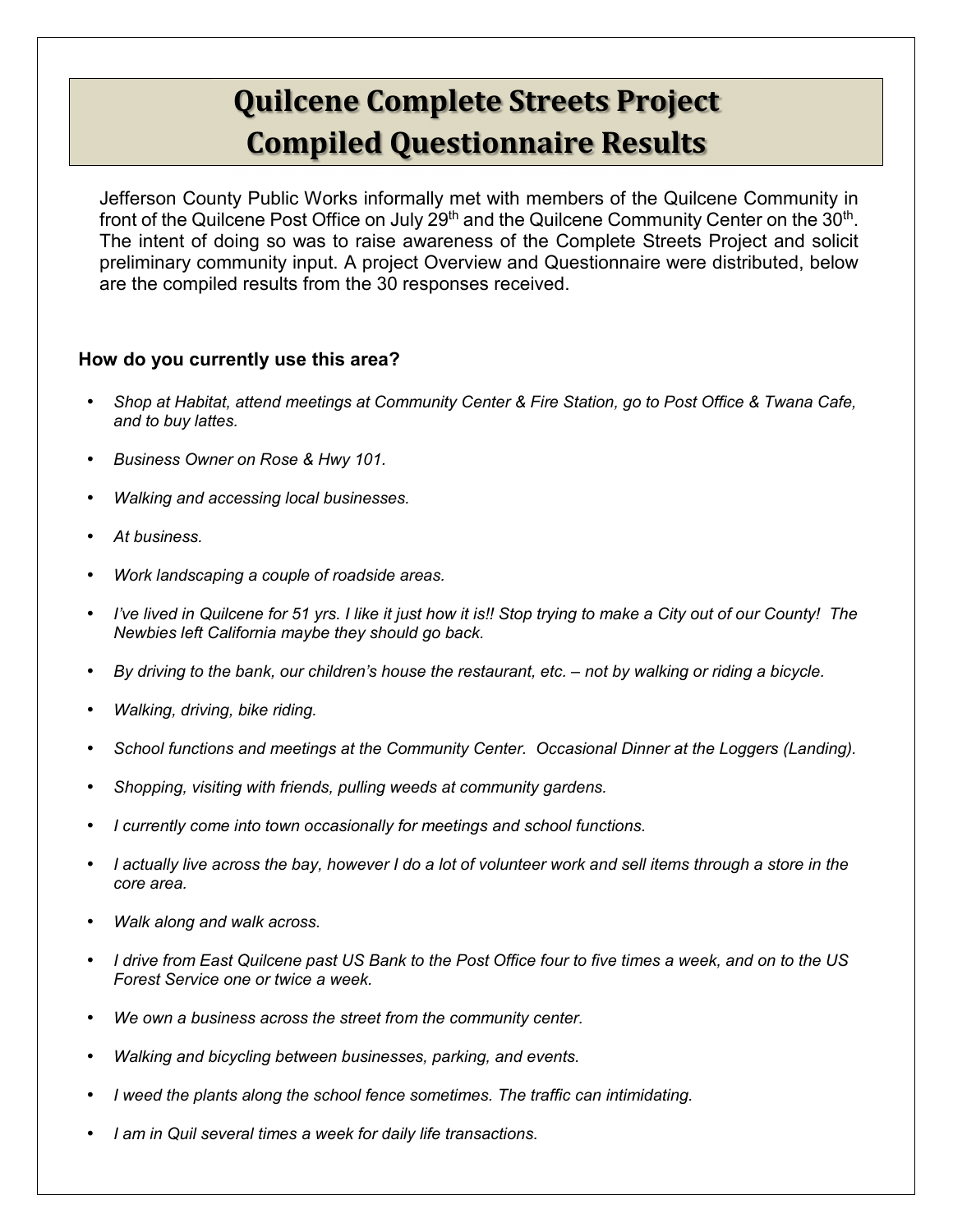- *Walk, bike and drive through this area. Daily mail, stores and restaurants are beside this area.*
- *Shopping, post office, community center.*
- *By car to post office and then on foot to shop at local businesses.*
- *As a retired teacher of 40 years with the Quilcene School District, it was always a scary part of the educational process to see kids, parents and community members navigate the crossing of Highway 101 to access the School. Over the years several accidents have happened at the school crosswalk across Highway 101. Fortunately there were no pedestrians involved ... cars rear-ending each other as they slammed to a stop!*

### **How could the proposed improvements potentially benefit you?**

- *It would be much safer to walk (instead of driving) to all my destinations along Hwy 101.*
- *Just slowing down (speed limit to) 20 mph through town from Ranger Station to Wildwood Rd. & double yellow no passing (centerline).*
- *Keep my walk safer and more aesthetic.*
- *Safety, speed is too fast. Reduce speed (through center) to 25 mph. Reduce speed to 40 mph 1 mile out of town.*
- *Improve safety when I cross the road to go to the espresso stands due to fast moving traffic.*
- *Not at all!*
- *They would not benefit me or our town.*
- *Safer walking.*
- *Safe crosswalk for School & Residents. Nothing would benefit us.*
- *Safety and aesthetic benefits want it to look nice and to keep people safe.*
- *I don't have a problem walking around. Maybe you are trying to fix something that ain't broke.*
- *It doesn't, in fact it will lead to more disruption and people bypassing the area. May of the proposals are by weekenders and city transplants that want a Sequim/Kirkland atmosphere.*
- *Crosswalk at School & Store, and at Rogers & US 101.*
- *Better bicycle passage.*
- *There would be little personal benefit.*
- *Not only would getting people to slow down for safety reasons, but they could stop at our business, so this would be an economic impact for us.*
- *Increased safety and improved appearance, slower traffic.*
- *Safer and quieter.*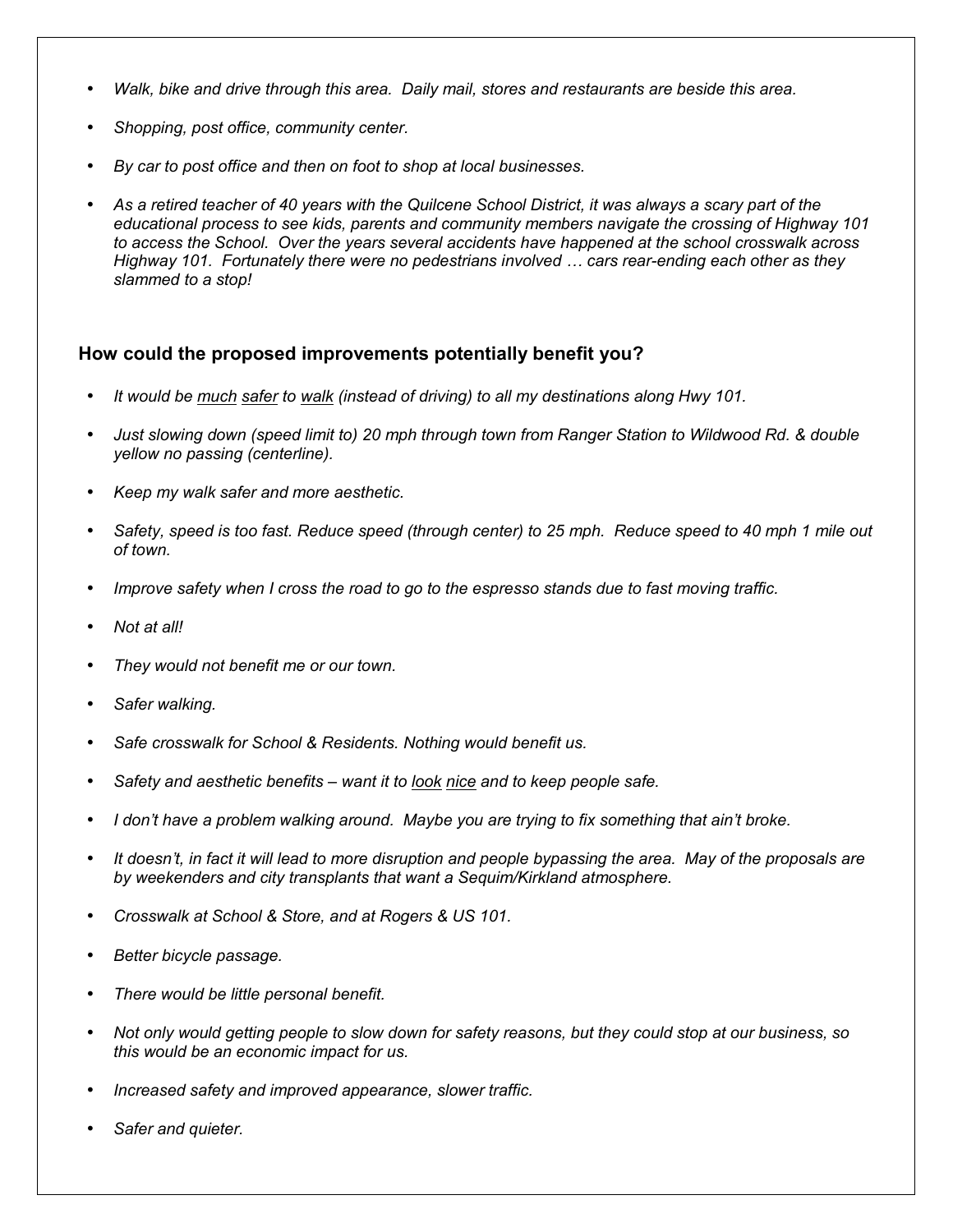- *I could walk between establishments instead of drive, and it would be less depressing to look at!*
- Safety...With sidewalks, bike path, crossings light improved for students and adults. Dangerous at *present with speed of cars and curve in road.*
- *It would be nice to walk about town rather than driving.*
- *It will not.*
- *Safer crossing of Highway 101. Easier and more convenient access to the Transit System. I would feel safer not only as a pedestrian, but also as a driver with traffic at a more controlled speed. Driver awareness of those not familiar with the area, and/or not even realizing they are in a "small town" with slower speeds and caution needed.*

### **If this area was developed into more of a 'Main Street', how would you envision using it?**

- *I would become a "pedestrian" in Quilcene Village instead of driving my car everywhere.*
- *Really this is not Seattle nor anything close.*
- *For walking and biking. (Public) Restrooms for travelers.*
- *Would walk through town.*
- *Using crosswalks.*
- *Again, stop trying to make Quilcene into a city, go to Port Townsend they need new streets.*
- *We do not need this area developed into more of a "Main Street".*
- *More likely to walk & to shop.*
- *If it becomes mini-Bainbridge Island, Seattle or Port Townsend, we'll all avoid it.*
- *Would love to just stroll from one end of town to the other, and want visitors to stop here.*
- *I can't envision what you mean by more Main Street.*
- *It would provide obstacles to the places I visit so I'd go elsewhere or via the back streets. Village lighting?..nobody is out after dark... just a waste.*
- *Depending on the mix of businesses, parks, parking and general attractiveness, I MIGHT spend time or money in the area.*
- *Walk to neighboring businesses.*
- *Gathering spot, community events, more non-motorized travel.*
- *The same but better. Could also ride my bike downtown.*
- *More strolling, chatting, lingering, sitting about eating ice cream cones----instead of hiding in car.*
- *Would be more willing to walk and bike. Also more shops would develop village atmosphere.*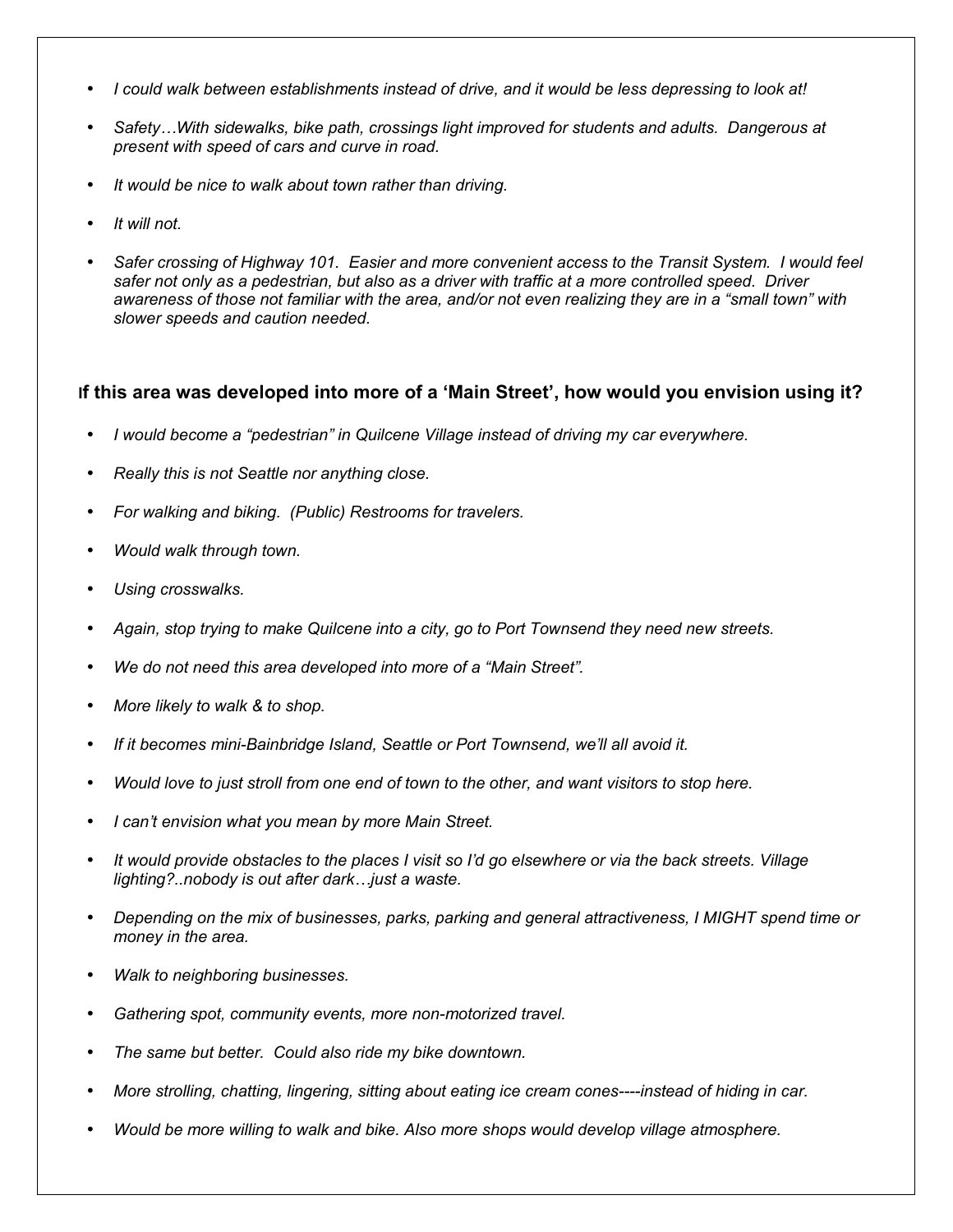- *I would walk about more. More crosswalks. Lights or signs (or both) at each entrance into town: 1.) Near the Village Store (NS) 2.) Near the Motel (SN).*
- *I do not want to see it developed into more than what it is. I like the very small town atmosphere without the traffic lights.*
- *It would become a wonderful "walking and biking" area with better and safer access to downtown; and onto walking and bike trails. Safer, convenient access to transit stops; present stops are not in the town center.*

## **Are there community events that traditionally take place in the Village Center that should be considered into the design process, what are they?**

- (x6) *Annual Quilcene Fair & Parade, 3rd week of Sept. (south on Hwy 101, from US Bank to Roberts Rd.)*
- *No, cut the fluff.*
- *Linger Longer Stage productions.*
- *Community events at the Community Center.*
- *Village Store parking.*
- *None that I can think of.*
- *There are no community events that traditionally take place in our town center.*
- *Concerts, kids riding bikes.*
- *Have no idea. We just try to avoid rude bikers, getting to and from the school functions. No problems with pedestrians.*
- *The only item that uses the core is the annual (fair &) parade...anything else is on a side street and those have not been successful or sustainable. Heck it's a state highway not a village green.*
- • *1. School (events and fair). 2. Linger Longer concerts @ 151 E. Columbia (outside of the proposed area). 3. Community Center events. 4. Shindig @ Theater (Waltz Lumber/Old Church Rd.).*
- *Quilcene Fair, farmers market (Old Church Rd.), music events at theater and Worthington Park.*
- *Crossing at the community center is important. Of course the school has lots of events.*
- *Well, eating ice cream...Also Waltz Lumber has a (Labor Day) yearly shindig on Old Church Road.*
- *School events that increase traffic and congestion.*
- *At this time there are none. But it would be nice to have a farmer's market area.*
- *The only community event that has been a tradition is the annual (fair &) parade. This is not affected by any of the proposed changes.*
- *Quilcene Fair & Parade, Concerts, Bike Tours, Car Shows. Visitor traffic, safe stopping and parking to shop; left turns to access the School sports fields and loading/unloading areas for school buses.*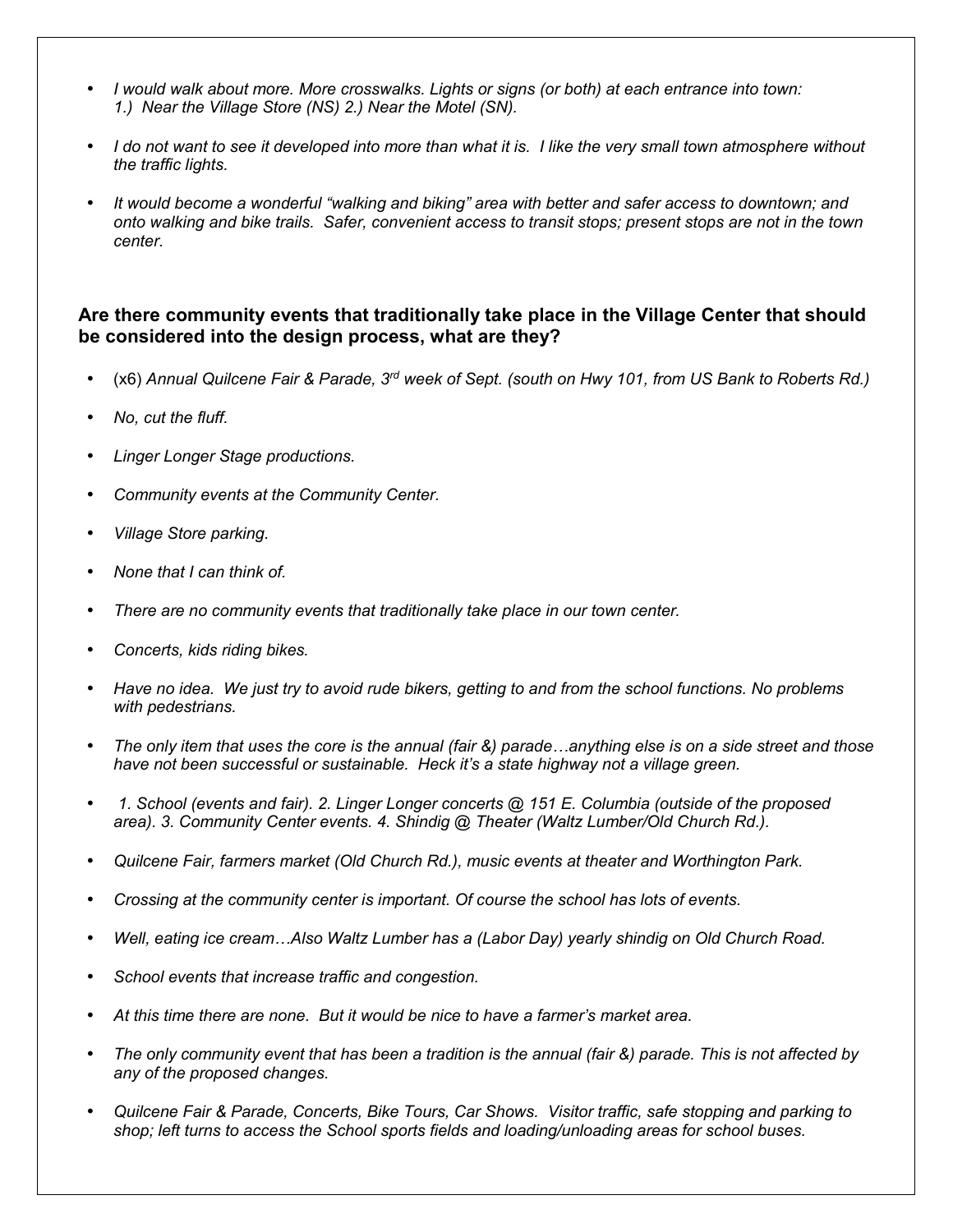## **What are the typical bicycle/pedestrian patterns in the Village Center; where do people primarily walk to and from?**

- *(*Reiterated numerous times*) Peninsula Foods Market to → School (and back) Community Center to → Plaid Pepper/Gear Head Deli/Habitat Store (and back) Post Office to → Espresso Stand (behind community garden) (and back) Peninsula Foods to →US Bank (and back)*
- *The need for crosswalks. Crossing across Hwy 101 to US bank, Rose St., and Community Center.*
- *Walking/Biking to Businesses/Stores, School, Fire Department, Bank.*
- *Few existing pedestrian patterns (no sidewalks). Bicycles in summer try to use Hwy 101 shoulder, but not fun.*
- *Crossing Hwy 101 with no crosswalk. Standing under cover at businesses while raining waiting for Transit.*
- • *(People primarily walk from) the school to the store. I don't care about bicycle traffic, they don't pay taxes on our roads or tabs on their bikes!*
- *There aren't any.*

*The Post Office - bank - maybe the store – very few walk to and from anywhere.* 

- *Post Office, Grocery Store, Marina.*
- *Would have no idea (car to ball field).*
- *Bicyclists, locals use back streets, travelers passing through use US 101. Pedestrians, the traffic is between the school and the store...walkers and joggers generally stay on side streets.*

*(People primarily walk to and from) school and Peninsula Foods...some to and from school...there are health walkers but they usually stay off US 101.* 

• *Across Hwy 101 in many places & along Hwy 101 going south & north.* 

*(People primarily walk to and from) School, coffee places, stores along Hwy 101. Walk for health purposes.* 

• *Most people use cars. Even children as close as three blocks from the school ride the bus. Some people walk in from East Quilcene.* 

*(People primarily walk to and from) village center or East Quilcene residences to businesses, Post office or School. One or two of limited mental capacity just walk anywhere.* 

• *From the north of town, "Quilcene Village Store" to the Mount Walker Inn (at south of town).* 

*(People primarily walk to and from) stores to restaurants to community center to post office.* 

• *Crossing Hwy 101 from parking to meetings at the fire station, community center, and school; travel from businesses to restaurants, recreational bicycling through town to the Marina and the rivers.* 

*Personally (walk to and) from the community center to Logger's Landing and Twana Roadhouse; from the restaurants to fire station and community center.*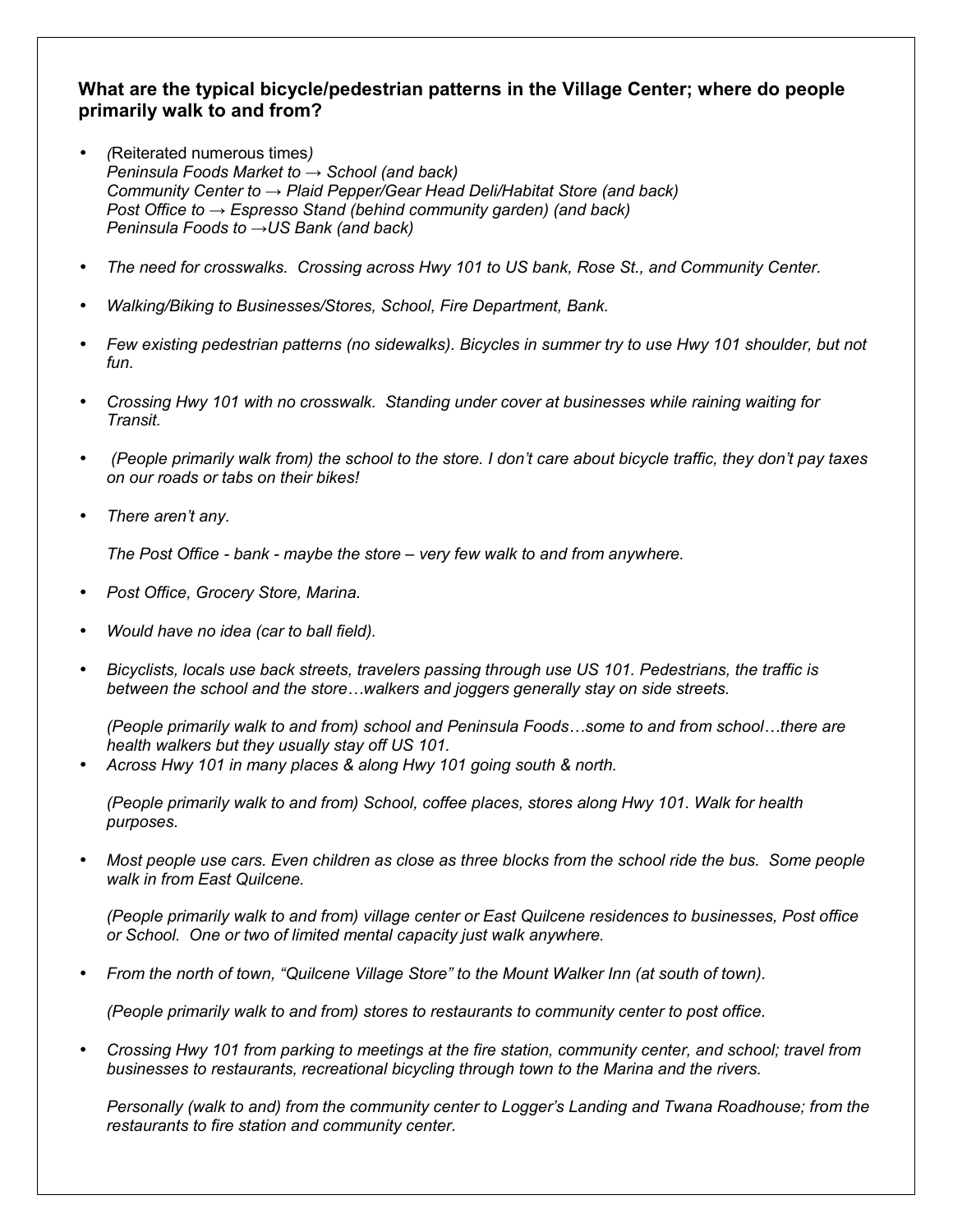- *Nobody rides a bike there. There is really no way to walk through either.*
- *Folks do walk between Henry's and Habitat, even with strollers, and kids ride bikes throughout, but it is neither pleasant nor safe.*

*(People primarily walk to and from) Henry's, the bank, Twana's Habitat, and the Community Center-- perhaps also the Serendipity Farm Road and the Village Store.* 

• *Many students walk and ride bike to school. Many pedestrians also present in this area.* 

*(People primarily walk to and from) Bank to Community Center, School to homes.* 

• *The school kids going to Peninsula Foods, some bicycling.* 

*(Most pedestrians live in the "center", or close to it, many walk to and from, the store, school, home.* 

- *Very few people walk, even in the residential area of the town. Bicyclists are typically tourists cycling through (and stopping) the town on their way to other areas.*
- *The only option is to walk or bike ride on the "side" of Highway 101; there are no specific lanes, trails, or sidewalks. People walk on the side and then scramble to cross the highway as traffic allows.*

*To cross the highway at any point; and from the school parking lot at either car entrance/exit or at the crosswalk opening. People do NOT always use the crosswalk; it depends on where they are going. Students walk to and from school during the school week, afternoon and evening activities. The Transit sometimes stops at the crosswalk in the middle of the highway to allow for students to board and/or exit the transit system.* 

## **What specific safety concerns do you have that might be addressed by this project?**

- *Cars & truckers go too fast thru Quilcene.*
- *The traffic is too heavy to have a speed limit faster than 20 mph at all times; and double yellow no passing signs through all of town.*
- *Trees need to be cut back on Hwy 101 between Presbyterian Church and US Bank.*
- *No parking should be allowed along Peninsula Foods Hwy 101 frontage.*
- *Habitat/Plaid Pepper/Gear Head Deli to community Center people try to cross (highway), cars and trucks drive at 40 -50 mph. no fun trying to cross.*

*Not a pleasant walk along Hwy 101. With cars driving by at 35 to 45 mph.* 

- *Crosswalks for blind & pedestrians.*
- *That the traffic goes thru town too fast You need flashing yellow lights to slow them down and a deputy down here to write some tickets.*
- *Just slowing the traffic & this can be done without \$650,000.*
- *Safer ways to be on foot.*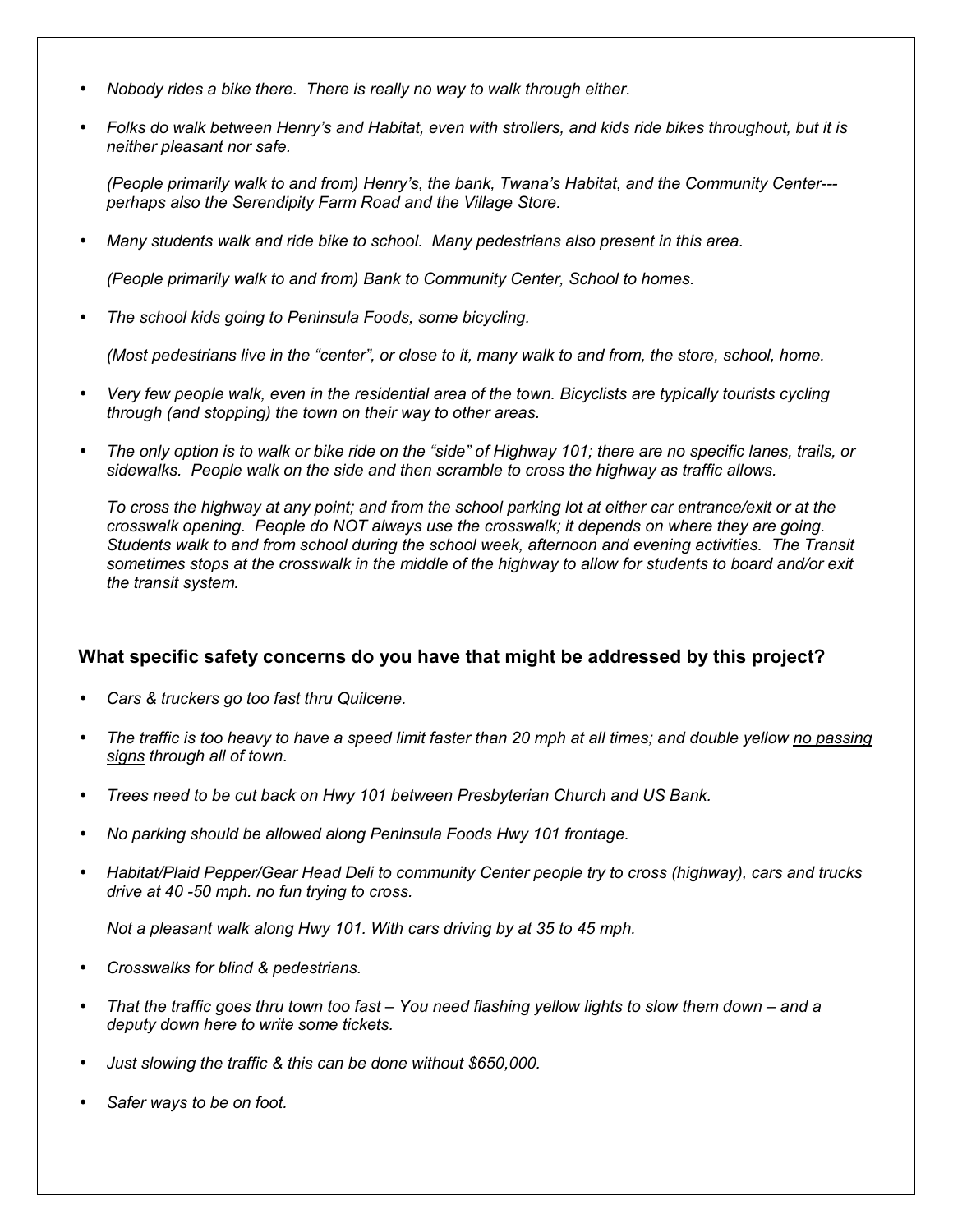- *People "passing thru" still drag-race. It can be really hard to cross a major highway. How about money spent on a really cool, safe overpass, rather than wasting money on cutesy street lamps & hanging planters / baskets (Seattle / Bainbridge homogenized fluff).*
- *Being hit by a truck!*
- *The crosswalks situation is where your concerns should be.*
- *Channeling traffic into narrow corridors, cars making U-turns to go to businesses, fire and aid car cross traffic, volunteer maintenance people with no signs, vests, etc.*
- *Drivers do not slow down. We have places of business that are located on curves. If someone loses control they have a good chance of going into 6 businesses. There are blind places that people try to cross US 101 at walk along.*
- *For the VERY FEW children who could walk or bike to school, I'd like to see sidewalks or trails that keep them out of traffic. Crossing bridges (outside the project area) is problematic.*
- *We need to get vehicles to slow down at least to posted speed. Normally when I've watched they start to slow heading north at the corner (Post Office).*
- *Many speeding cars and short sight distances around curve; turning traffic.*
- *Heavy trucks often roll through at 40+ mph. Also young hot dogs in loud cars.*
- *Sidewalks and crosswalks. The ideal would be sidewalks & visual cues from the Community Center to the Village Store that this is a town.*
- *Safety for students is utmost! Huge potential for accidents with trucks, cars, pedestrian crossing and multiple entrances for cars.*

*Standing water on highway!* 

- *There have been accidents, some due to parking issues, speeding past school, Peninsula Foods, people heading north cross over oncoming traffic, particularly at Peninsula Foods.*
- *How many people in the community actually participated in this "collaboration"? Were there public notices, posters, media ads about it? Is this an idea borne out of recently transplanted residents?*
- *Slow down the speeding traffic on Highway 101 that is "just passing through." Safety for students walking or biking to and from school; students and community access to the school for non-school days and evening activities. Pedestrian traffic in the town center for special events: Quilcene Fair & Parade, school activities (graduation, sports events), use of school facilities for private events (funeral memorials, dinners, conferences, etc.).*

# **Although the grant defines this project's scope, what are likely future development(s) and/or non-motorized connections which might be appropriate to factor in?**

- *More stores opening up because of increased foot traffic. More jobs because of more stores.*
- *Sidewalks or safer pathways (x2).*
- *Water / Sewer system.*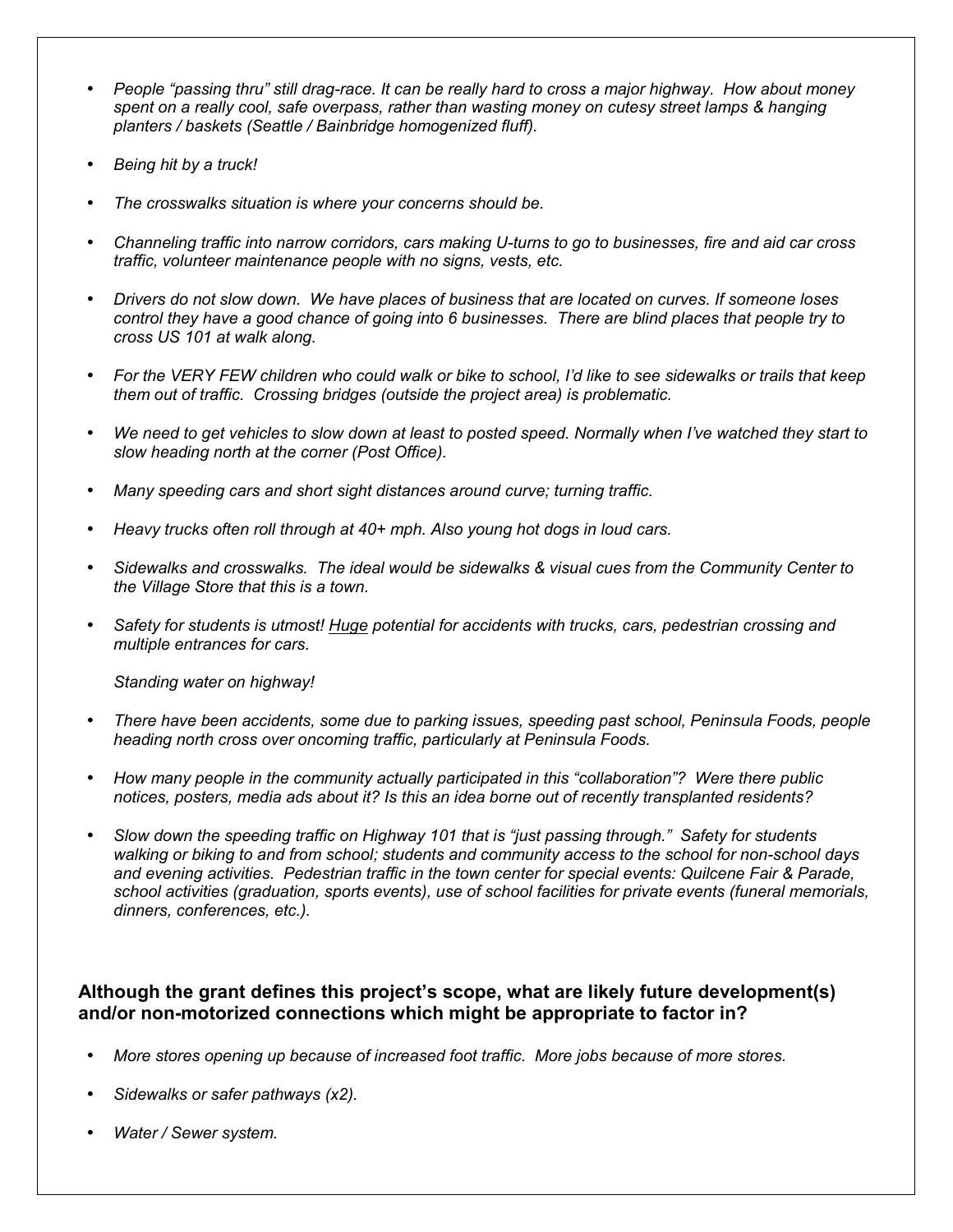- *Need sidewalks and crosswalks to school, Post Office, Habitat Store.*
- *Once this wonderful project is complete, Phase 2, more sidewalks, plantings, lighting, etc.*
- *There are none please leave us alone to continue living in the country. Don't make Quilcene like the City.*
- *Anything the town group (gang green) can think up?*
- *Trails, trails, trails all over town!*
- *What? So no motorized wheel chairs!*
- *Covered bus stops are most important.*
- *Safety.*
- *Crosswalks more signs or road bumps as you enter 30 mph zone.*
- *Walking trails between forest, town and bay/rivers.*
- *A bike path and walking paths would be great.*
- *We need benches, and a covered public seating area NEAR the sources of ice cream, more greenery, and some general aesthetic upgrades.*
- *Fits with development of walking paths and nature trails in village area and between two rivers.*
- *I believe there should be more sidewalks, a larger center divide with landscaping.*
- *I don't believe that any Quilcene resident who truly loves the town the way it is wants to see development plans that would alter the tranquility of the town.*
- *The development of Worthington Park by the Quilcene Historical Museum; events, concerts, trail system along the Little Quilcene River. To allow for safer use of the Museum and Park by Quilcene School students with walking access from the school by students along Center Valley Road.*

## **What specifically about Quilcene could be utilized to reflect its character in the proposed improvements?**

- *If we have meridians, planting them with native plants that reflect the area.*
- *Let us keep Quilcene like the rural country community it has always been and not like the city where some of these people come from.*
- *Parks and Museum could be utilized better with safe sidewalks and bike lanes.*
- *Sorry, but Quilcene has no character. Any improvement is better than the present drive thru town.*
- *Parking, Crosswalks, Bus Stops (covered).*
- *Nothing that I can see it would be nice if someone had asked the old timers if they would like anything done, but the Newbies in Quilcene want everything here that they left.*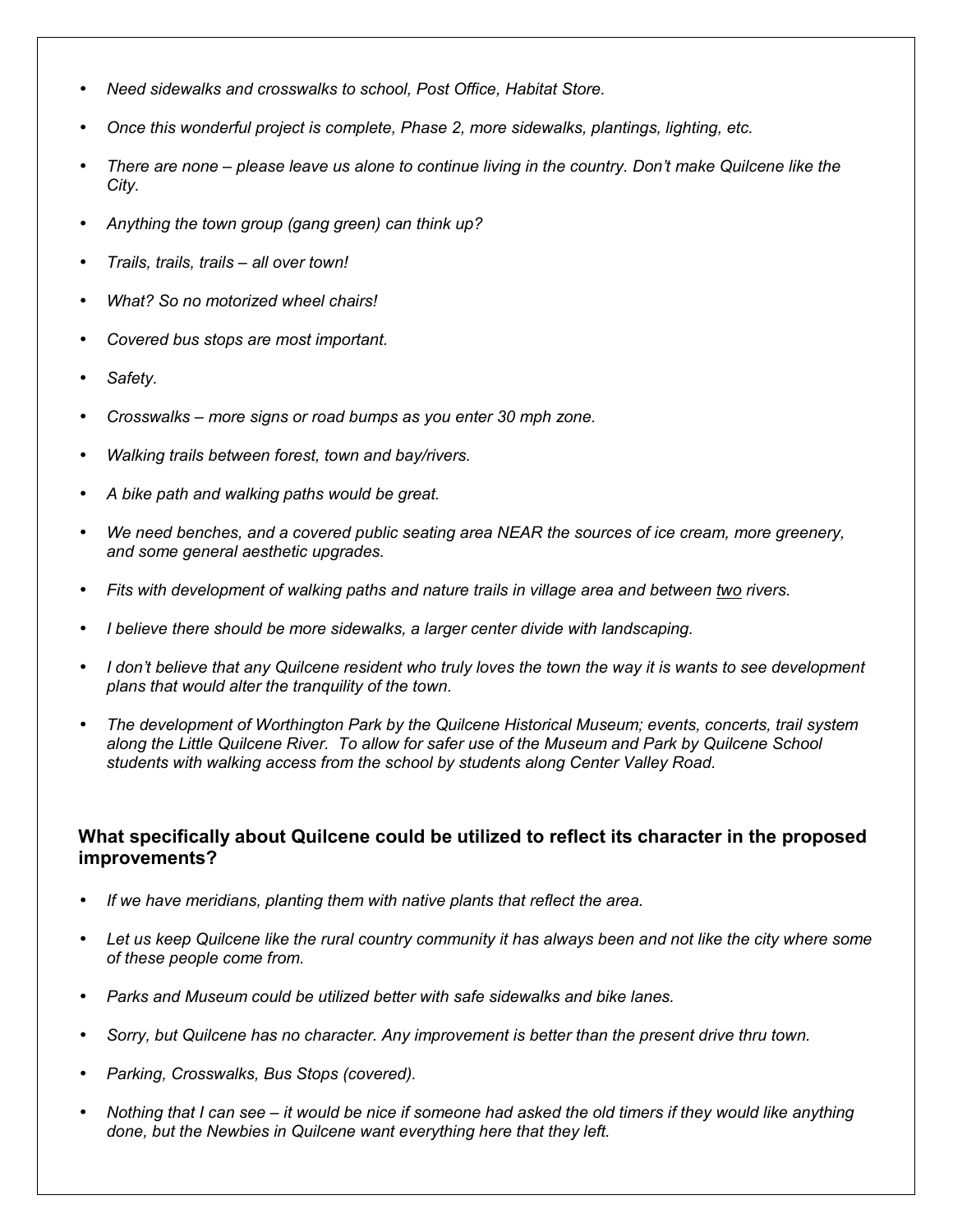- *Quilcene's character is just fine as it is Please leave us as is.*
- *Change as little of its small town charm as possible. (Why we moved here) get away from Seattle.*
- *Jacob Kohn murals 7 of them need to be placed visibly in village center. (Kiosks have been designed to display, locations have been identified for all (Community Center, Village Store, Worthington Park, (4) on to be developed property north of Peninsula Food Store).*
- *The character is what it is today, that's why many stay and some of us moved here...a dying village with few opportunities that supports the population as is.*
- *A safe place to stop, shop and play and stay.*
- *Quilcene has available several art panels that could be displayed along trails. Also, the Quilcene Museum would like to develop a trail system on its property near the Little Quilcene River.*
- *Plantings.*
- *Logging and fishing history, existing sea themed artwork.*
- *We have art that could be displayed. We have several public gardens.*
- *The inherent beauty of the area.*
- *Great community efforts to improve appearance and opportunities for residents and visitors.*
- *A message: "This is a community, people live here, please slow down when traveling through our town".*
- *Any changes made to Quilcene will change the character of the town.*
- *Rural community with a great attraction for eco-tourism: bird watching, hiking, biking, trail walkers. Exercise groups, students and other groups that walk and bike throughout the town center. The location of the school on busy Highway 101.*

# **Within the scope of this project do you have any concerns that you would like to have addressed?**

- *No. I think the time has come for Quilcene to offer safe passage thru its village center for both autos and pedestrians.*
- *Town of Quilcene, not Quilcene Village. We are not a third world yet, so stop using third world references.*
- *No round-abouts or plantings in meridians.*
- *Our local funds should be used to resurface our existing roads and not for crosswalks, bicycle facilities, sidewalks and other streetscape improvements, such as landscaping.*

*There are just as good or maybe better ways to slow traffic through Quilcene, such as bright yellow blinking lights with a speed limit sign at each end of town, paint brightly colored walkways (not green) at the school and maybe one at the bank or Peninsula Store. Have Law Enforcement on duty.* 

*In addition, we don't not need trails to walk on, as was suggested by some at the Post Office meeting, there are trails everywhere around here already.*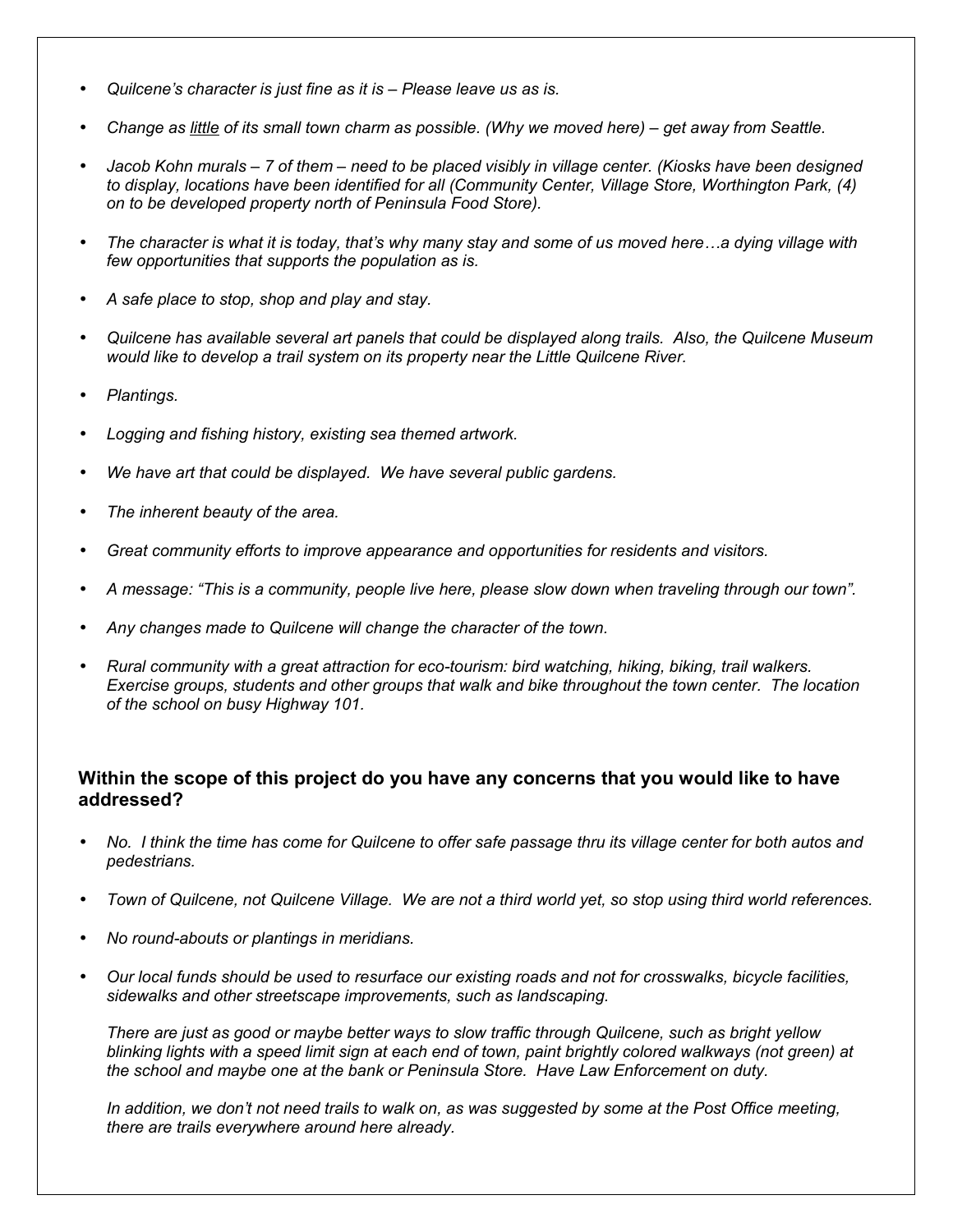- *Remove Scotch Broom along Hwy101 and Center Rd.*
- *Please slow the traffic anyway possible.*
- *Read my other comments, you'll know what my concerns are and I don't like being "lied" to. Public Works has only told us what they thought we wanted to hear.*
- *Make it safer for walkers and bicyclists.*
- *Just make it safe and slow.*
- *Who is going to maintain and at what cost? There is a belief that volunteers will maintain the plantings, there are no volunteers from the core area. So ultimately the County will have to pay for maintenance.*

*Plus while tourists see it as a 'village' and slow down, existing thru traffic and locals will not.* 

*Sidewalks, crosswalks must be ADA sensitive, no textured pseudo brick. However there is almost zero non-school pedestrian traffic, people don't park and visit multiple stores – there aren't any. Who will use the sidewalks and crosswalks is really questionable.* 

*Line of sight must be maintained – no sculpture/ tall trees / bushes etc.* 

*If the object is to reduce speeders, increase enforcement.* 

*Accidents have been primarily people disregarding rules of the road, like looking before turning, or improper U-turns.* 

- *Safety.*
- *No Medians! No turn-abouts. Silly on the landscape.*
- *1.) The project should be beautiful. 2.) Streetscape trees are important. 3.) Maintenance: where will the time, money and materials come from to maintain the project over the next 30-40 years?*
- *How do we get cars to slow down?*
- *High speed traffic.*
- *That it is being done is wonderful.*
- *Pedestrian and bike safety.*
- *No concerns, just make it happen soon!*
- *(Supportive of improvements, but) My main concern is having too great an influx of people who want too many changes. I love this "little place" and want it to stay this way.*
- *Yes. It is very important for local businesses to thrive, but our town is small and we do not need traffic lights. We do not need to turn into another Sequim.*
- *Safe movement of pedestrian traffic across Highway 101 in MORE THAN 1 place; not just the crossing in front of the school. Pedestrians "jay walk" the shortest distance for their crossing. Process or measures to slow down the through traffic. Landscaping with native vegetation that reflects a rural natural look; NOT the imported look that cities use with non-native plantings and un-natural mulch.*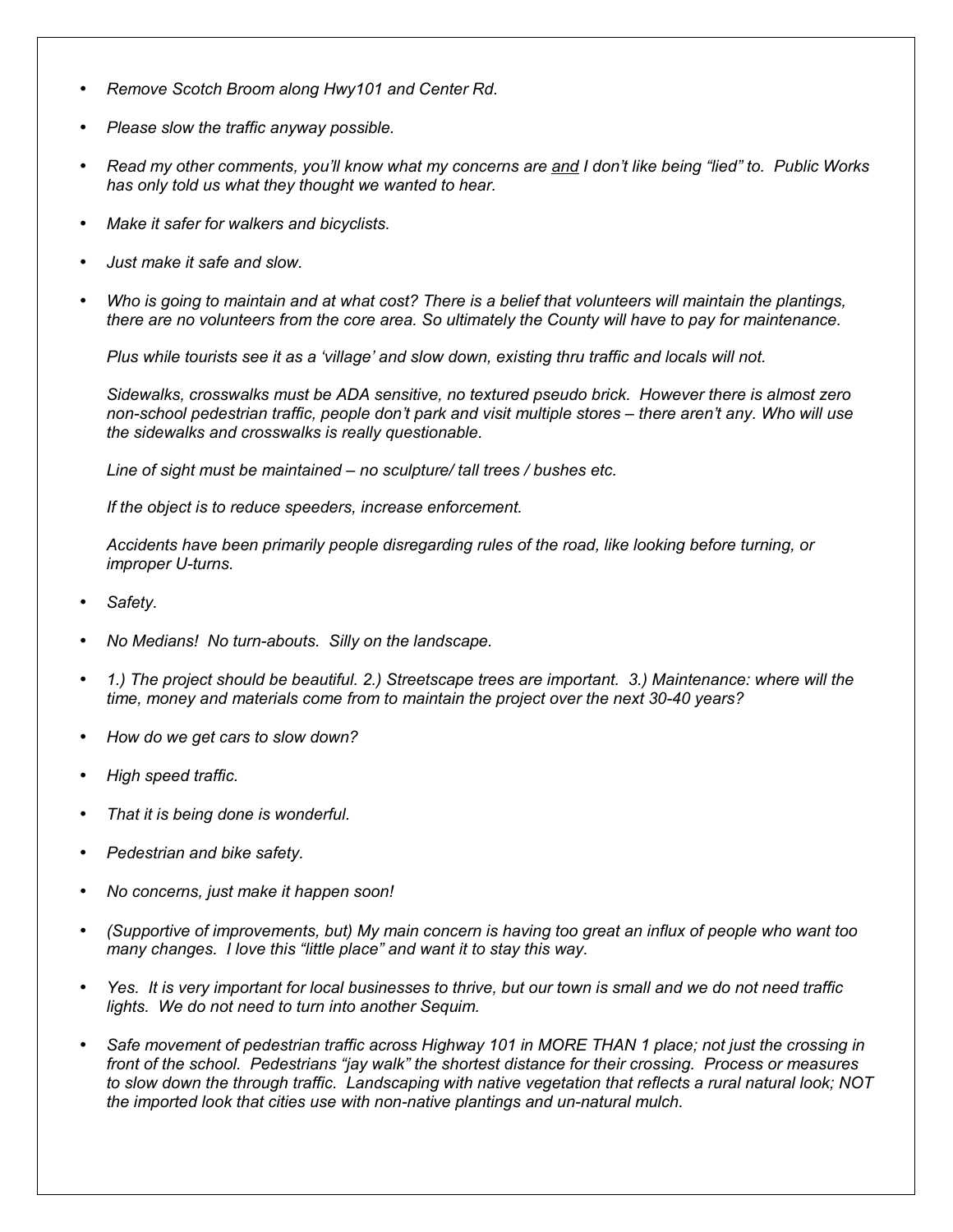## **Additional Comments.**

- *The speed limit over Mt. Walker should be no higher than 45 mph. some corners at posted 55 mph are not safe.*
- *We will start this communication by telling you that we are totally opposed to the proposed Quilcene Complete Streets Project.*
- *Thank you for trying to help the community.*
- *I'm tired of grants that people think we get as a free ride. As a taxpayer and on a (limited income) I'm tired of paying taxes on all this free stuff.*
- *Yes! We have been lied to, we (the Community) was never notified of this project or the Grant that was applied for.*
- *A certain 'special interest' group has been very determined/pushy to make it into their little grand dream. They shouldn't have moved here.*
- *Place a cop during daylight.*
- *Thanks for your work on this project. It has great support in spite of the few voices of "do nothing".*
- *Note that there has been discussion of a possible public restroom being developed on property north pf the Peninsula Food Store.*
- *One day I watched the speeds of approaching vehicles and noticed very few people (vehicles) actually slowed to the posted 30 mph speed limit. 45 mph+ was the most frequent speed even after two 30 mph signs. The sheriff's office recently had their speed trailer out in front of the Habitat for Humanity store. When vehicles saw their speed on the speed trailer they slowed.*

*First we have to get vehicles to slow down. Signs with flashing lights & cut in speed gradients. This would be least costly and something that would hopefully net results.* 

*We are very willing to help in any way we can with this project.* 

• *Quilcene is a renewed community that is taking pride in accomplishments such as beautifying the downtown area with trees and plants, painting building and remodeling some of the old buildings. Of course we have much more work ahead of us to do.* 

*Habitat for Humanity of East Jefferson County opened a store 294963 Hwy 101. In 2011Habitat took a survey of community residents and in the question was asked; "What would you like to see changed in your community?" The top three answers were Medical Traffic concerns and Retail shopping.* 

*We have noticed that traffic is much more (of course) in the summer months. However, during the winter months (now) traffic goes much faster coming through our town. I have seen cars and trucks passing in the turn lane and speeding through town. Residents have voiced a concern that this is a problem and we would like to address it.* 

*Is there something we as residents and business owners can do to help in the resolution of this matter? Could we get signage with blinking lights on them? Drivers rarely slow down until they see the third "30 mile an hour" sign which is at approximately 294963 Hwy 101. (Going north bound) I believe that to be the case at the other end of town too (Quilcene Village Store). It is unsafe to even cross the street most times.* 

*Maybe you could take time to monitor this to see if it is a problem as we perceive it.*